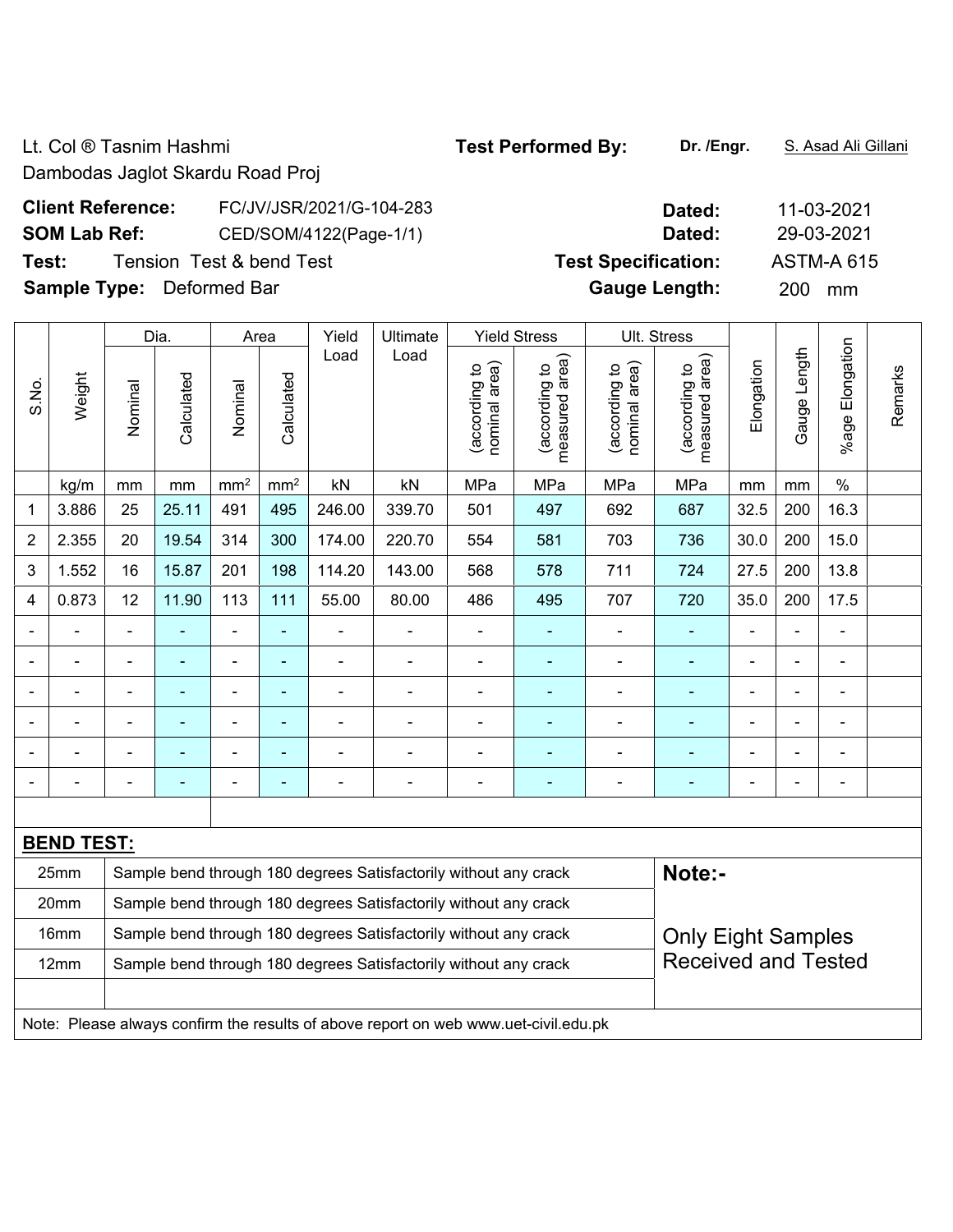Resident Engineer/Team Leader **Test Performed By:** Dr. /Engr. **S. Asad Ali Gillani** Prime Engineering Consultancy, Kallurkot Brdge Project

| <b>Client Reference:</b> | KK-DIK-BR-PJ/2021/277                       | Dated:                     | 28-03-2021        |
|--------------------------|---------------------------------------------|----------------------------|-------------------|
| <b>SOM Lab Ref:</b>      | CED/SOM/4124(Page-1/1)                      | Dated:                     | 29-03-2021        |
| Test:                    | Tension Test & bend Test                    | <b>Test Specification:</b> | <b>ASTM-A 615</b> |
|                          | <b>Sample Type:</b> Deformed Bar(Pak Steel) | <b>Gauge Length:</b>       | 200<br>mm         |

|                |                   |                | Dia.                     |                          | Area                     | Yield                    | <b>Ultimate</b>                                                  |                                | <b>Yield Stress</b>             |                                | Ult. Stress                     |                |                              |                              |         |
|----------------|-------------------|----------------|--------------------------|--------------------------|--------------------------|--------------------------|------------------------------------------------------------------|--------------------------------|---------------------------------|--------------------------------|---------------------------------|----------------|------------------------------|------------------------------|---------|
| S.No.          | Weight            | Nominal        | Calculated               | Nominal                  | Calculated               | Load                     | Load                                                             | nominal area)<br>(according to | measured area)<br>(according to | nominal area)<br>(according to | measured area)<br>(according to | Elongation     | Gauge Length                 | Elongation<br>%age l         | Remarks |
|                | kg/m              | mm             | mm                       | mm <sup>2</sup>          | mm <sup>2</sup>          | kN                       | kN                                                               | MPa                            | MPa                             | MPa                            | MPa                             | mm             | mm                           | $\%$                         |         |
| 1              | 1.593             | 16             | 16.08                    | 201                      | 203                      | 115.70                   | 145.00                                                           | 575                            | 570                             | 721                            | 715                             | 27.5           | 200                          | 13.8                         |         |
| 2              | 1.598             | 16             | 16.10                    | 201                      | 204                      | 118.50                   | 148.20                                                           | 589                            | 583                             | 737                            | 729                             | 27.5           | 200                          | 13.8                         |         |
| 3              | 0.885             | 12             | 11.98                    | 113                      | 113                      | 63.70                    | 81.50                                                            | 563                            | 565                             | 721                            | 723                             | 25.0           | 200                          | 12.5                         |         |
| 4              | 0.888             | 12             | 12.00                    | 113                      | 113                      | 65.00                    | 83.50                                                            | 575                            | 575                             | 738                            | 739                             | 27.5           | 200                          | 13.8                         |         |
|                |                   | $\blacksquare$ | ÷                        | $\blacksquare$           | ÷,                       | ÷,                       |                                                                  | $\blacksquare$                 | ۰                               | ÷,                             | $\blacksquare$                  |                | $\blacksquare$               | $\blacksquare$               |         |
|                |                   |                | $\blacksquare$           | $\blacksquare$           | $\blacksquare$           | $\blacksquare$           | $\blacksquare$                                                   | $\blacksquare$                 | ۰                               | $\blacksquare$                 | $\blacksquare$                  | $\blacksquare$ |                              | $\blacksquare$               |         |
| $\blacksquare$ | ä,                | $\blacksquare$ | ÷                        | $\overline{\phantom{a}}$ | $\blacksquare$           | $\blacksquare$           | $\blacksquare$                                                   | $\blacksquare$                 | ۰                               | $\blacksquare$                 | ä,                              | $\blacksquare$ | $\blacksquare$               | $\blacksquare$               |         |
|                | ÷                 | ۰              | $\blacksquare$           | $\blacksquare$           | $\blacksquare$           | $\blacksquare$           | $\blacksquare$                                                   | $\overline{a}$                 | ۰                               | ۰                              |                                 |                | $\overline{a}$               | $\overline{a}$               |         |
|                |                   |                |                          | $\blacksquare$           | $\blacksquare$           |                          | $\blacksquare$                                                   | $\blacksquare$                 | ۰                               | ÷                              | ÷,                              |                |                              | $\blacksquare$               |         |
| $\blacksquare$ | ۳                 | $\blacksquare$ | $\overline{\phantom{0}}$ | $\overline{a}$           | $\overline{\phantom{0}}$ | $\overline{\phantom{0}}$ | -                                                                | $\qquad \qquad \blacksquare$   | ٠                               | ۰                              | -                               | $\blacksquare$ | $\qquad \qquad \blacksquare$ | $\qquad \qquad \blacksquare$ |         |
|                |                   |                |                          |                          |                          |                          |                                                                  |                                |                                 |                                |                                 |                |                              |                              |         |
|                | <b>BEND TEST:</b> |                |                          |                          |                          |                          |                                                                  |                                |                                 |                                |                                 |                |                              |                              |         |
|                | 16mm              |                |                          |                          |                          |                          | Sample bend through 180 degrees Satisfactorily without any crack |                                |                                 |                                | Note:-                          |                |                              |                              |         |
|                | 12mm              |                |                          |                          |                          |                          | Sample bend through 180 degrees Satisfactorily without any crack |                                |                                 |                                |                                 |                |                              |                              |         |
|                |                   |                |                          |                          |                          |                          |                                                                  |                                |                                 |                                | <b>Only Six Samples</b>         |                |                              |                              |         |
|                |                   |                |                          |                          |                          |                          | <b>Received and Tested</b>                                       |                                |                                 |                                |                                 |                |                              |                              |         |
|                |                   |                |                          |                          |                          |                          |                                                                  |                                |                                 |                                |                                 |                |                              |                              |         |

Note: Please always confirm the results of above report on web www.uet-civil.edu.pk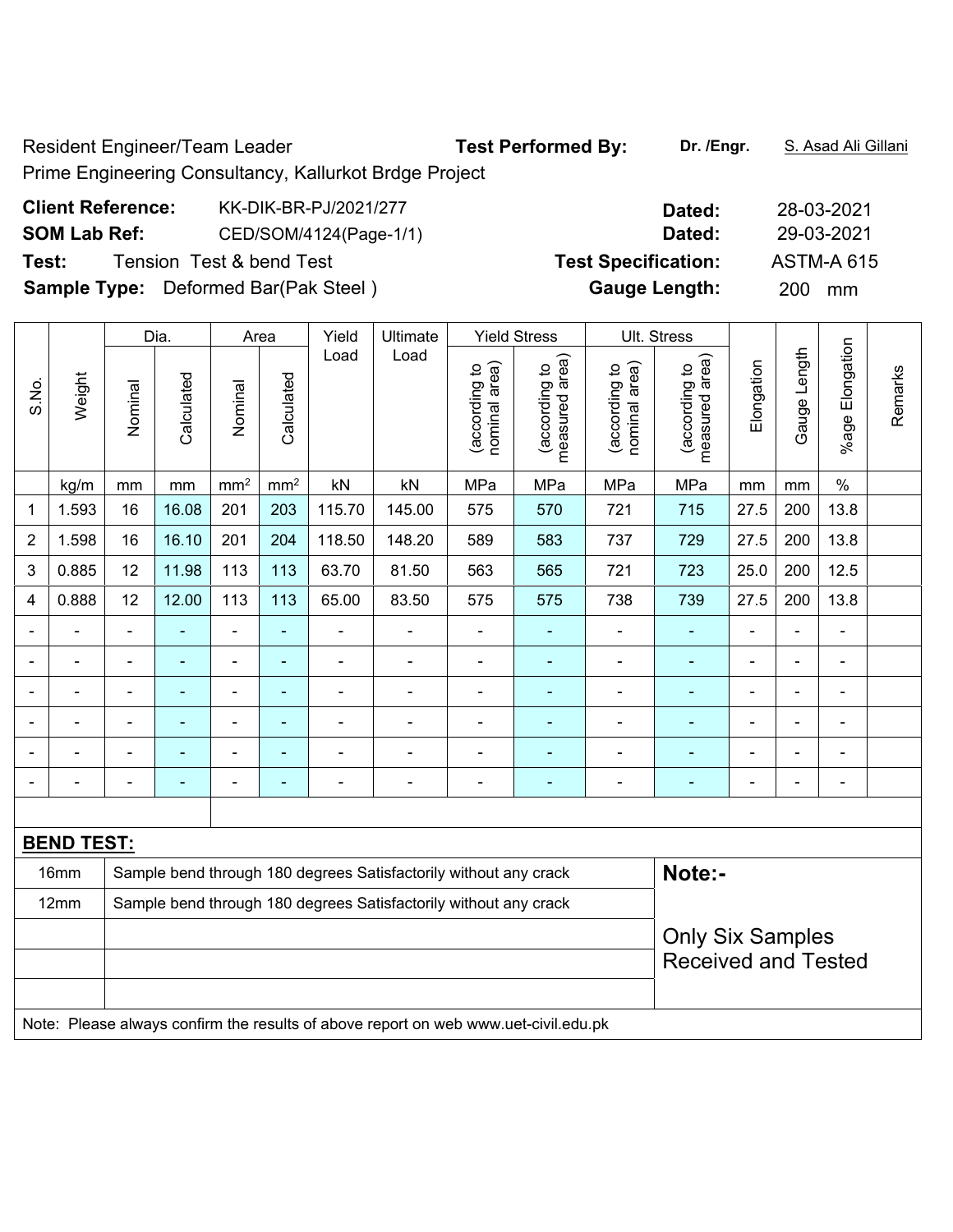Prof. Dr. Enge Abdullah Yasar **Test Performed By:** Dr. /Engr. **S. Asad Ali Gillani** Campus Engineer, GC University, Lahore (Engineering Cell)

| <b>Client Reference:</b> | GCU/Engr/2096/P                             | Dated:                     | 25-03-2021        |
|--------------------------|---------------------------------------------|----------------------------|-------------------|
| <b>SOM Lab Ref:</b>      | CED/SOM/4127(Page-1/1)                      | Dated:                     | 29-03-2021        |
| Test:                    | Tension Test & bend Test                    | <b>Test Specification:</b> | <b>ASTM-A 615</b> |
|                          | <b>Sample Type:</b> Deformed Bar(Pak Steel) | <b>Gauge Length:</b>       | <b>200</b><br>mm  |

|                | Weight            |                                                | Dia.           | Area                     |                                | Yield                           | Ultimate                                                         |                                 | <b>Yield Stress</b>      |                | Ult. Stress     |                |                |                |  |
|----------------|-------------------|------------------------------------------------|----------------|--------------------------|--------------------------------|---------------------------------|------------------------------------------------------------------|---------------------------------|--------------------------|----------------|-----------------|----------------|----------------|----------------|--|
| S.No.          |                   | Calculated<br>Calculated<br>Nominal<br>Nominal | Load           | Load                     | nominal area)<br>(according to | (according to<br>measured area) | nominal area)<br>(according to                                   | (according to<br>measured area) | Elongation               | Gauge Length   | %age Elongation | Remarks        |                |                |  |
|                | kg/m              | mm                                             | mm             | mm <sup>2</sup>          | $\text{mm}^2$                  | kN                              | kN                                                               | MPa                             | MPa                      | MPa            | MPa             | mm             | mm             | $\%$           |  |
| 1              | 1.593             | 16                                             | 16.08          | 201                      | 203                            | 115.70                          | 145.00                                                           | 575                             | 570                      | 721            | 715             | 27.5           | 200            | 13.8           |  |
|                |                   | $\blacksquare$                                 |                | $\overline{a}$           | $\blacksquare$                 | $\blacksquare$                  | $\blacksquare$                                                   | $\overline{a}$                  |                          |                |                 |                | ä,             | $\blacksquare$ |  |
|                |                   | $\blacksquare$                                 | ۰              | $\overline{\phantom{a}}$ | $\blacksquare$                 | $\blacksquare$                  | $\blacksquare$                                                   | $\blacksquare$                  | $\overline{\phantom{0}}$ | $\blacksquare$ | $\blacksquare$  | $\blacksquare$ | $\blacksquare$ | ۰              |  |
|                | $\blacksquare$    | $\blacksquare$                                 | ä,             | $\overline{\phantom{a}}$ | $\blacksquare$                 | $\blacksquare$                  | $\blacksquare$                                                   | $\blacksquare$                  | $\blacksquare$           | $\blacksquare$ | $\blacksquare$  | $\blacksquare$ | $\blacksquare$ | $\blacksquare$ |  |
|                |                   |                                                | $\blacksquare$ | ٠                        | $\blacksquare$                 |                                 |                                                                  | -                               |                          |                |                 |                | $\blacksquare$ | ٠              |  |
|                |                   | $\blacksquare$                                 | ٠              | $\blacksquare$           | $\overline{\phantom{0}}$       | $\blacksquare$                  | Ē,                                                               | $\blacksquare$                  | ۰                        | $\blacksquare$ | $\blacksquare$  | $\blacksquare$ | $\blacksquare$ | ۰              |  |
|                | $\blacksquare$    | $\blacksquare$                                 | $\blacksquare$ | $\overline{\phantom{a}}$ | $\blacksquare$                 | $\blacksquare$                  | $\blacksquare$                                                   |                                 | ٠                        | $\blacksquare$ | $\blacksquare$  | $\blacksquare$ | $\blacksquare$ | $\blacksquare$ |  |
|                |                   |                                                | $\blacksquare$ | ٠                        | $\blacksquare$                 |                                 |                                                                  | $\blacksquare$                  |                          |                |                 |                | $\blacksquare$ | $\blacksquare$ |  |
|                |                   | $\blacksquare$                                 |                | $\overline{\phantom{a}}$ | ٠                              | $\blacksquare$                  |                                                                  | $\blacksquare$                  |                          | $\overline{a}$ |                 | $\blacksquare$ | ۰              | ۰              |  |
| $\blacksquare$ |                   | $\blacksquare$                                 | $\blacksquare$ | $\blacksquare$           | $\blacksquare$                 | $\blacksquare$                  | $\blacksquare$                                                   | $\blacksquare$                  | ÷                        | -              |                 |                | ä,             | $\blacksquare$ |  |
|                |                   |                                                |                |                          |                                |                                 |                                                                  |                                 |                          |                |                 |                |                |                |  |
|                | <b>BEND TEST:</b> |                                                |                |                          |                                |                                 |                                                                  |                                 |                          |                |                 |                |                |                |  |
|                | 16mm              |                                                |                |                          |                                |                                 | Sample bend through 180 degrees Satisfactorily without any crack |                                 |                          |                | Note:-          |                |                |                |  |
|                | 12mm              |                                                |                |                          |                                |                                 | Sample bend through 180 degrees Satisfactorily without any crack |                                 |                          |                |                 |                |                |                |  |
|                |                   |                                                |                |                          |                                |                                 |                                                                  |                                 |                          |                | Only One Sample |                |                |                |  |
|                |                   |                                                |                |                          |                                |                                 | <b>Received and Tested</b>                                       |                                 |                          |                |                 |                |                |                |  |
|                |                   |                                                |                |                          |                                |                                 |                                                                  |                                 |                          |                |                 |                |                |                |  |

Note: Please always confirm the results of above report on web www.uet-civil.edu.pk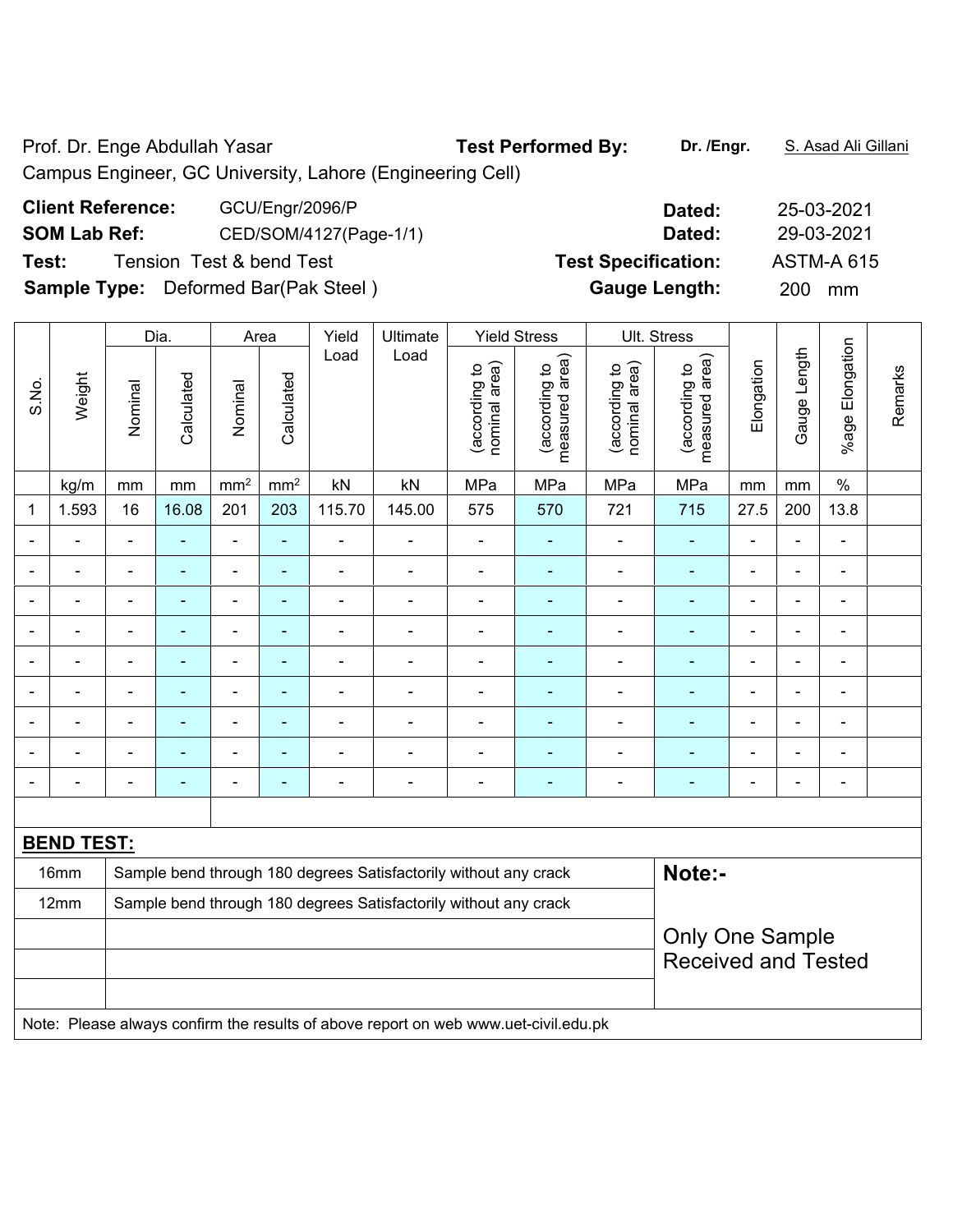Assistant Engineer Bridges **Test Performed By:** Dr. /Engr. **S. Asad Ali Gillani** Pakistan Railways Multan

4123,4125(Page-

## **Client Reference:** 55-W/1/M (B)-74)

**Ref: Dated:** 23-03-2021 **Dated:** 29-03-2021 **Test:** Tension Test **Test Specification:** ASTM-A-615

**Gauge Length:** 8 inch **Sample Type:** Deformed Bar

**SOM Lab** 

|                |                   |                         | Dia.                   |                 | Area            | Yield | Ultimate                                                                            |                                | <b>Yield Stress</b>             |                                | Ult. Stress                        |            |              |                    |         |
|----------------|-------------------|-------------------------|------------------------|-----------------|-----------------|-------|-------------------------------------------------------------------------------------|--------------------------------|---------------------------------|--------------------------------|------------------------------------|------------|--------------|--------------------|---------|
| S.No.          | Weight            | Nominal                 | Calculated             | Nominal         | Calculated      | Load  | Load                                                                                | nominal area)<br>(according to | measured area)<br>(according to | nominal area)<br>(according to | area)<br>(according to<br>measured | Elongation | Gauge Length | Elongation<br>%age | Remarks |
|                | lb/ft             | #                       | in                     | in <sup>2</sup> | in <sup>2</sup> | Tons  | Tons                                                                                | psi                            | psi                             | psi                            | psi                                | in         | in           | $\%$               |         |
| 1              | 2.624             | 8                       | 0.991                  | 0.79            | 0.771           | 30.89 | 38.81                                                                               | 86230                          | 88350                           | 108340                         | 111010                             | 1.10       | 8.0          | 13.8               |         |
| $\overline{2}$ | 2.643             | 8                       | 0.995                  | 0.79            | 0.777           | 30.58 | 38.55                                                                               | 85380                          | 86800                           | 107630                         | 109430                             | 1.10       | 8.0          | 13.8               |         |
| 3              | 1.512             | $6\phantom{1}$          | 0.752                  | 0.44            | 0.444           | 15.97 | 19.88                                                                               | 80070                          | 79350                           | 99640                          | 98740                              | 1.30       | 8.0          | 16.3               |         |
| 4              | 1.493             | 6                       | 0.748                  | 0.44            | 0.439           | 15.90 | 19.90                                                                               | 79710                          | 79890                           | 99740                          | 99970                              | 1.40       | 8.0          | 17.5               |         |
| 5              | 1.048             | 5                       | 0.626                  | 0.31            | 0.308           | 12.51 | 14.85                                                                               | 88990                          | 89560                           | 105670                         | 106350                             | 1.40       | 8.0          | 17.5               |         |
| 6              | 1.039             | 5                       | 0.623                  | 0.31            | 0.305           | 12.35 | 14.80                                                                               | 87900                          | 89340                           | 105300                         | 107030                             | 1.20       | 8.0          | 15.0               |         |
| $\overline{7}$ | 0.679             | $\overline{4}$          | 0.505                  | 0.20            | 0.200           | 7.80  | 9.58                                                                                | 85990                          | 85990                           | 105670                         | 105670                             | 1.00       | 8.0          | 12.5               |         |
| 8              | 0.678             | $\overline{\mathbf{4}}$ | 0.503                  | 0.20            | 0.199           | 7.82  | 9.58                                                                                | 86220                          | 86650                           | 105670                         | 106200                             | 0.90       | 8.0          | 11.3               |         |
|                |                   |                         |                        | -               |                 |       | $\overline{a}$                                                                      | $\overline{a}$                 |                                 |                                |                                    |            |              |                    |         |
|                |                   |                         |                        | -               | ۰               |       | $\blacksquare$                                                                      | $\blacksquare$                 | $\qquad \qquad \blacksquare$    | $\blacksquare$                 | ٠                                  |            |              | $\blacksquare$     |         |
|                |                   |                         |                        |                 |                 |       |                                                                                     |                                |                                 |                                |                                    |            |              |                    |         |
|                | <b>BEND TEST:</b> |                         |                        |                 |                 |       |                                                                                     |                                |                                 |                                |                                    |            |              |                    |         |
|                |                   |                         | No Bend test performed |                 |                 |       |                                                                                     |                                |                                 |                                | Note:-                             |            |              |                    |         |
|                |                   |                         |                        |                 |                 |       |                                                                                     |                                |                                 |                                |                                    |            |              |                    |         |
|                |                   |                         |                        |                 |                 |       |                                                                                     |                                |                                 |                                | <b>Only Eight Samples</b>          |            |              |                    |         |
|                |                   |                         |                        |                 |                 |       | <b>Received and Tested</b>                                                          |                                |                                 |                                |                                    |            |              |                    |         |
|                |                   |                         |                        |                 |                 |       |                                                                                     |                                |                                 |                                |                                    |            |              |                    |         |
|                |                   |                         |                        |                 |                 |       | Note: Please always confirm the results of above report on web www.uet-civil.edu.pk |                                |                                 |                                |                                    |            |              |                    |         |

1/1)